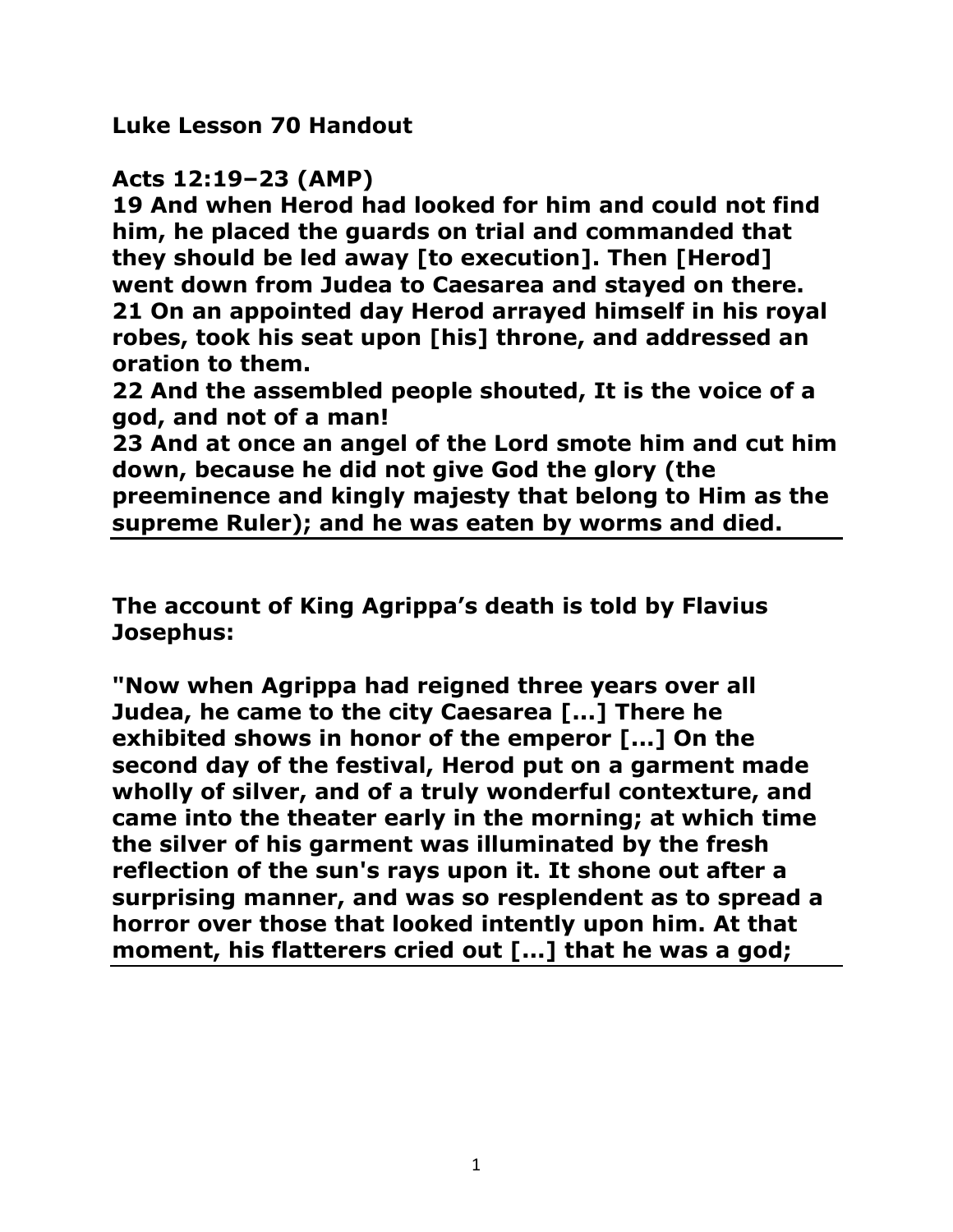**Luke 16:1–18 (NASB95)**

**1 Now He was also saying to the disciples, "There was a rich man who had a manager, and this manager was reported to him as squandering his possessions.** 

**2 "And he called him and said to him, 'What is this I hear about you? Give an accounting of your management, for you can no longer be manager.'** 

**3 "The manager said to himself, 'What shall I do, since my master is taking the management away from me? I am not strong enough to dig; I am ashamed to beg.** 

**4 'I know what I shall do, so that when I am removed from the management people will welcome me into their homes.'** 

**5 "And he summoned each one of his master's debtors, and he began saying to the first, 'How much do you owe my master?'** 

**6 "And he said, 'A hundred measures of oil.' And he said to him, 'Take your bill, and sit down quickly and write fifty.' 7 "Then he said to another, 'And how much do you owe?' And he said, 'A hundred measures of wheat.' He said to him, 'Take your bill, and write eighty.'** 

**8 "And his master praised the unrighteous manager because he had acted shrewdly; for the sons of this age are more shrewd in relation to their own kind than the sons of light.** 

**9 "And I say to you, make friends for yourselves by means of the wealth of unrighteousness, so that when it fails, they will receive you into the eternal dwellings.** 

**10 "He who is faithful in a very little thing is faithful also in much; and he who is unrighteous in a very little thing is unrighteous also in much.** 

**11 "Therefore if you have not been faithful in the use of unrighteous wealth, who will entrust the true riches to you?** 

**12 "And if you have not been faithful in the use of that which is another's, who will give you that which is your own?**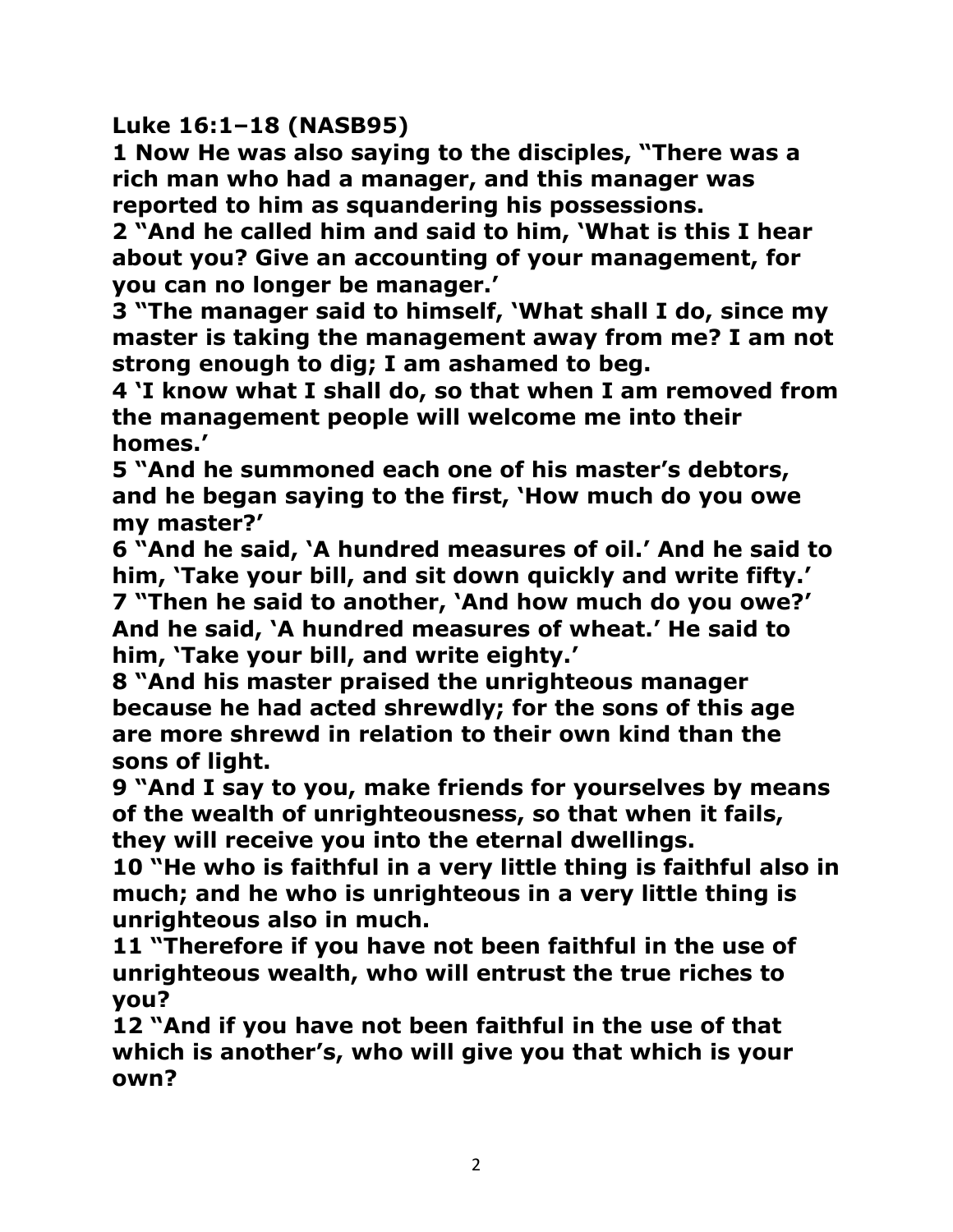**13 "No servant can serve two masters; for either he will hate the one and love the other, or else he will be devoted to one and despise the other. You cannot serve God and wealth."** 

**14 Now the Pharisees, who were lovers of money, were listening to all these things and were scoffing at Him.** 

**15 And He said to them, "You are those who justify yourselves in the sight of men, but God knows your hearts; for that which is highly esteemed among men is detestable in the sight of God.** 

**16 "The Law and the Prophets were proclaimed until John; since that time the gospel of the kingdom of God has been preached, and everyone is forcing his way into it.** 

**17 "But it is easier for heaven and earth to pass away than for one stroke of a letter of the Law to fail.** 

**18 "Everyone who divorces his wife and marries another commits adultery, and he who marries one who is divorced from a husband commits adultery.** 

**Luke 16:1 Now He was also saying to the disciples, "There was a rich man who had a manager, and this manager was reported to him as squandering his possessions.** 

**2 "And he called him and said to him, 'What is this I hear about you? Give an accounting of your management, for you can no longer be manager.'** 

**3 "The manager said to himself, 'What shall I do, since my master is taking the management away from me? I am not strong enough to dig; I am ashamed to beg.** 

**4 'I know what I shall do, so that when I am removed from the management people will welcome me into their homes.'** 

**5 "And he summoned each one of his master's debtors, and he began saying to the first, 'How much do you owe my master?'** 

**6 "And he said, 'A hundred measures of oil.' And he said to him, 'Take your bill, and sit down quickly and write fifty.'**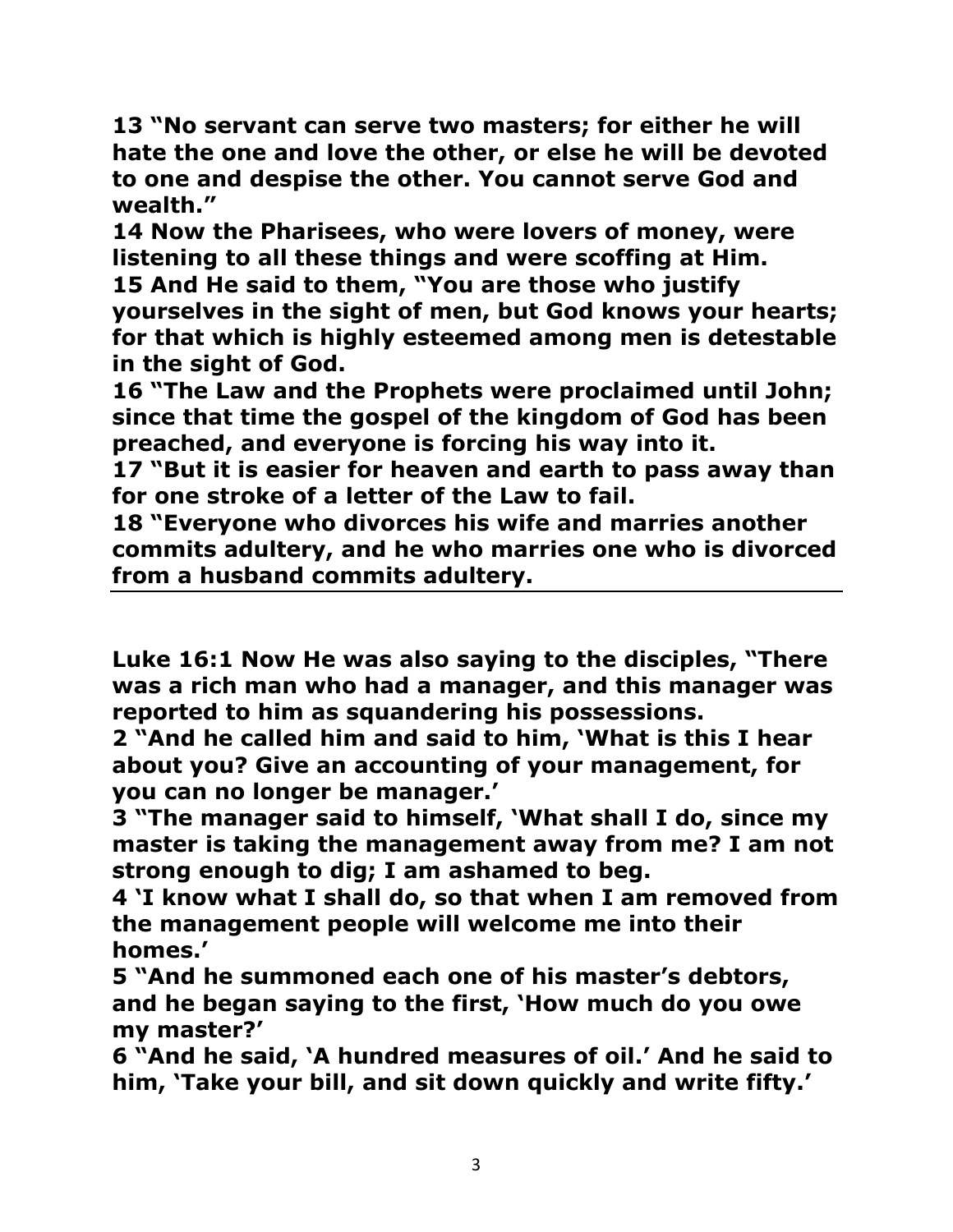**7 "Then he said to another, 'And how much do you owe?' And he said, 'A hundred measures of wheat.' He said to him, 'Take your bill, and write eighty.'** 

**8 "And his master praised the unrighteous manager because he had acted shrewdly; for the sons of this age are more shrewd in relation to their own kind than the sons of light.** 

**Skip Heitzig – Calvary Albuquerque - Jesus uses the story as an attention-getter, as a hook to shock people, and to get their attention, and to teach a good lesson from a bad example. And here it is, here's the basic thrust of it: If believers were as determined in their spiritual lives about spiritual things and their future as unbelievers are in their physical, temporal lives, things would be a lot different, but they are not.** 

**9 "And I say to you, make friends for yourselves by means of the wealth of unrighteousness, so that when it fails, they will receive you into the eternal dwellings.** 

**Use the money you have today to buy friends for heaven. Use the money, the resources you have right now -your physical resources, your money, to purchase friends for heaven.**

**You say, "Well, what do you mean by that?" You could invest your money now in such a way so that when you get to heaven, you will have planted seeds with your money, your finances, so that you will have a welcoming committee in heaven. Wouldn't that be a wonderful thought? "I'm here in heaven because of you giving to that mission project, or you giving to that ministry, or that television, that radio thing, buying those tracts, those**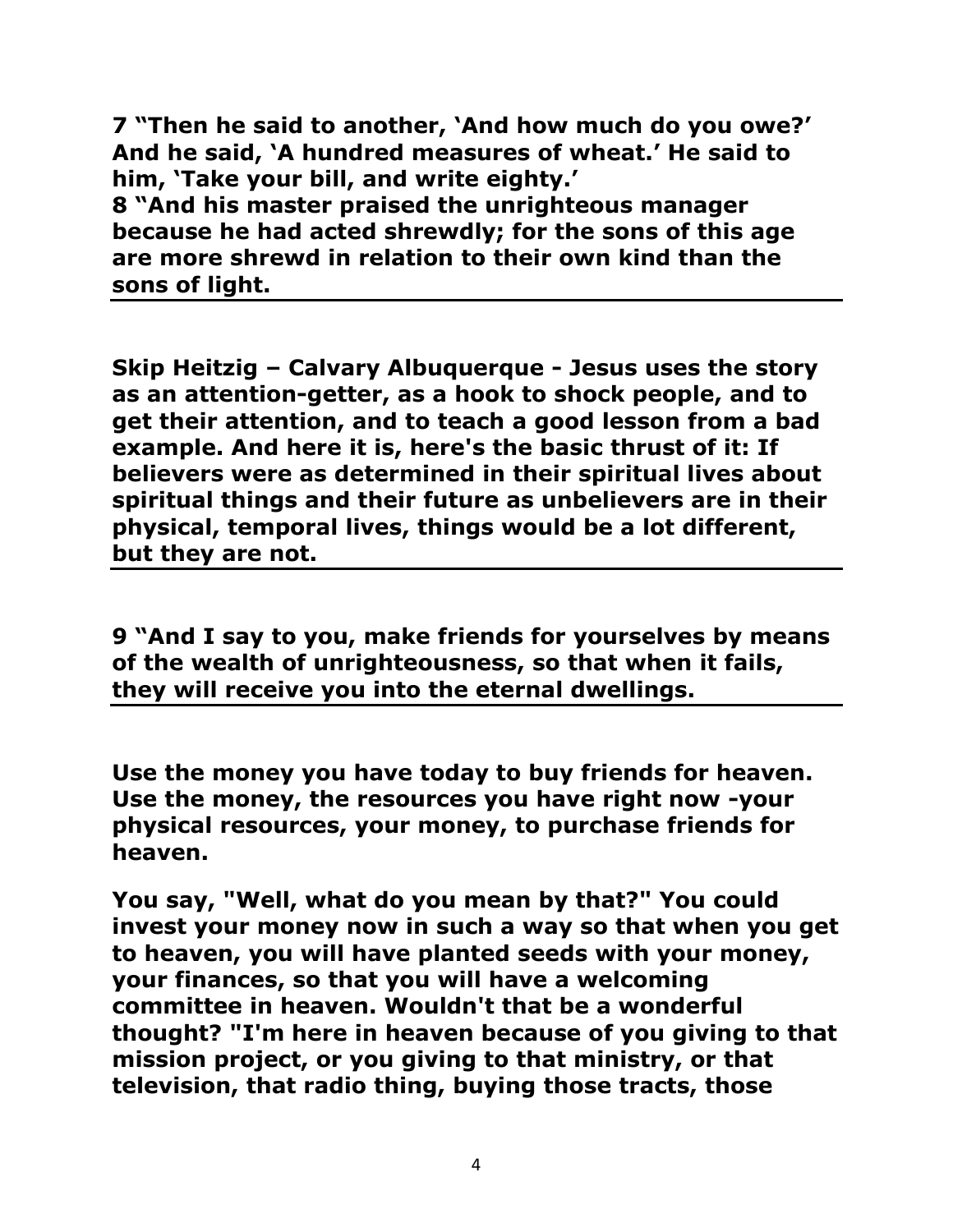## **Bibles for that event."**

**People give a variety of gifts through Gospel for Asia's**  *Christmas Gift Catalog* **each year—from sewing machines to water buffalo to rickshaws to chickens. A [sewing machine](http://gospelforasia-reports.org/2015/11/sewing-machine-unlocks-survival/?motiv=WB21-RB00&cm_mmc=GFAReports-_--_--_-) can enable someone to stitch and sell clothes; a water buffalo can provide milk or plow a field; a rickshaw can give someone a business ferrying passengers or goods; and chickens yield eggs. But how can a pair of pigs help a family in need?**

**Kamya received a pair of pigs.**

**"It is very hard for me and for my husband to manage the family," said Kamya, a believer in a local congregation. "We do not have any income source, and I cannot help my husband because we have two small children and I have to take care of them. I would have to stay at home and rear domestic animals and sell them for our income, but we do not have money to buy them. Today I got two pigs, one male and one female. I am very glad because my problems will be solved if I rear them and they grow up well. I can make money and help my husband and also save money in a few months for my daughter's school admission."**

**Yaswar carried the heavy water pots on his shoulders. The long walk to the nearest water source wearied the 51-year-old's body, but his main job was to make sure the workers at the tea garden had water to drink when they needed it.** 

**As a believer in Christ, Yaswar spent time with other Christians. He shared his problem with his pastor, Gospel for Asia-supported pastor Kundan.**

**"I am facing a problem in doing my duty [at the tea garden]," Yaswar told Pastor Kundan. "Because I have to carry water pots on my**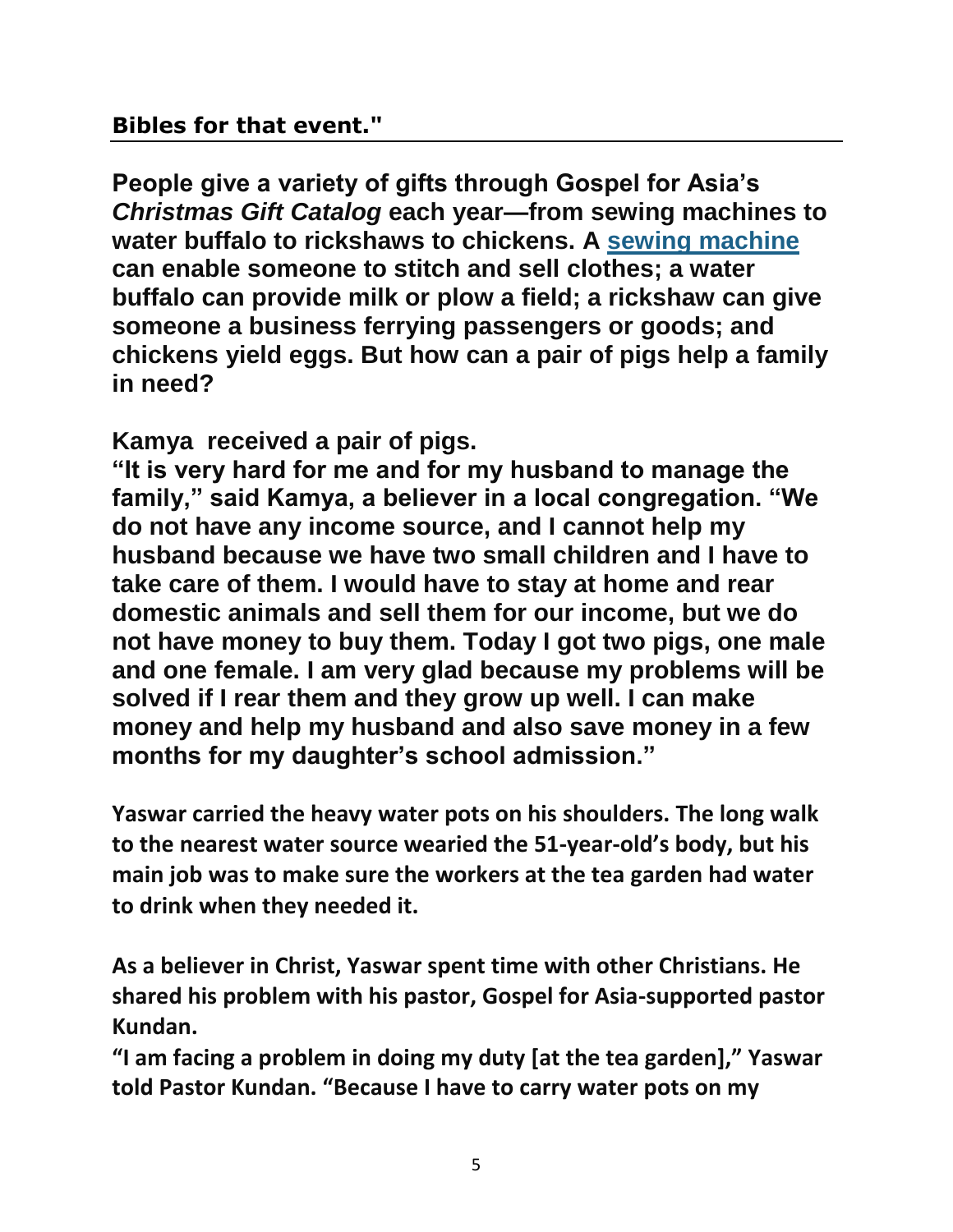**shoulders and walk for a long distance, I find it so difficult to do this job. I need time, but all the workers are asking me to come on time. Because of this hard work, my whole body is weak and tired. But I have no other option."**

**Understanding Yaswar's need, Pastor Kundan gifted Yaswar with a bicycle he could use while he fetched water for his co-workers at the tea garden. Yaswar could finally relieve his weary body by carrying the heavy water pots on his bicycle as he rode the long distance. "I am very glad," he said. "Our church has great compassion for the downtrodden community."**

*Kia, a widow, was wondering how she was going to meet her children's basic needs. It seemed like she was always late in paying her children's schooling fees. She worked weaving traditional dresses, but whenever she got sick, she was unable to work at all.*

*Tears of joy washed down Kia's face when she found out she would be given the pigs to help her.* 

*Kia took good care of her piglets. Before long the two pigs became nine, and when school season came around, Kia decided to sell seven piglets. The money she earned from that paid for her children's education fees completely! "I am so thankful to God for blessing me," Kia said. "My children could continue their education, and the income that I got from selling the piglets has enabled me to run the family without much struggle. I am so excited, and I am very thankful to our leaders for their love and concern for poor people like me."*

**Luke 16:13 "No servant can serve two masters; for either he will hate the one and love the other, or else he will be devoted to one and despise the other. You cannot serve God and wealth."**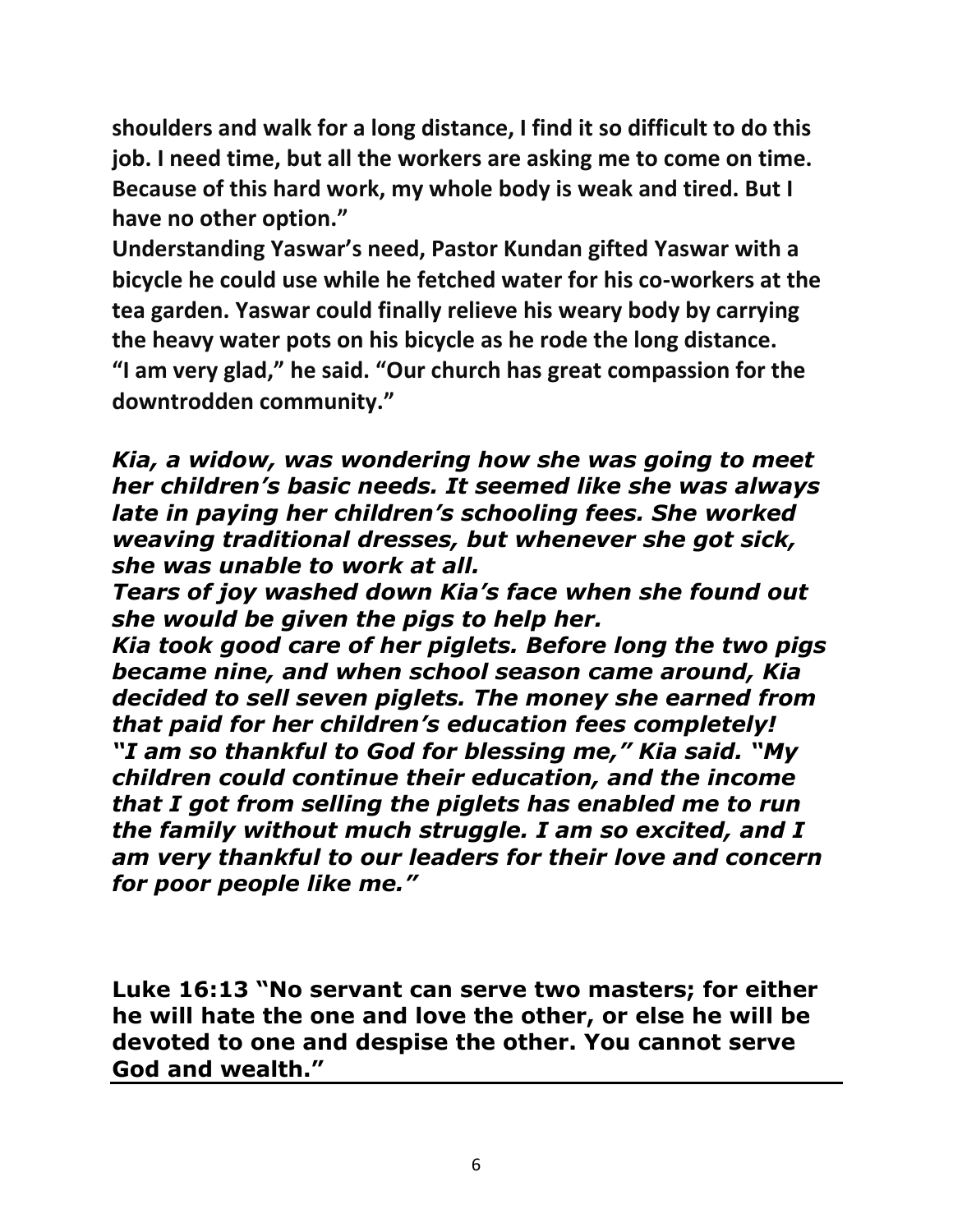**Luke 16:15 And He said to them, "You are those who justify yourselves in the sight of men, but God knows your hearts; for that which is highly esteemed among men is detestable in the sight of God.** 

**Acts 2[:42](http://biblehub.com/acts/2-42.htm)They were continually devoting themselves to the apostles' teaching and to fellowship, to the breaking of bread and to prayer.**

**Acts 20[:7](http://biblehub.com/acts/20-7.htm) On the first day of the week we came together to break bread. Paul spoke to the people and, because he intended to leave the next day, kept on talking until midnight[.8T](http://biblehub.com/acts/20-8.htm)here were many lamps in the upper room where we were gathered together. [9A](http://biblehub.com/acts/20-9.htm)nd there was a young man named Eutychus sitting on the window sill, sinking into a deep sleep; and as Paul kept on talking, he was overcome by sleep and fell down from the third floor and was picked up dead.…**

**1 Cor. 16:19 - The churches in the province of Asia send you greetings. Aquila and Priscilla greet you warmly in the Lord, and so does the church that meets at their house.**

 **Acts 2:[43](http://biblehub.com/acts/2-43.htm)Everyone kept feeling a sense of awe; and many wonders and signs were taking place through the apostles.**

**[44](http://biblehub.com/acts/2-44.htm)And all those who had believed were together and had all things in common;** 

**[45](http://biblehub.com/acts/2-45.htm)and they** *began* **selling their property and possessions and were sharing them with all, as anyone might have need.** 

**[46](http://biblehub.com/acts/2-46.htm)Day by day continuing with one mind in the temple, and breaking bread from house to house, they were**